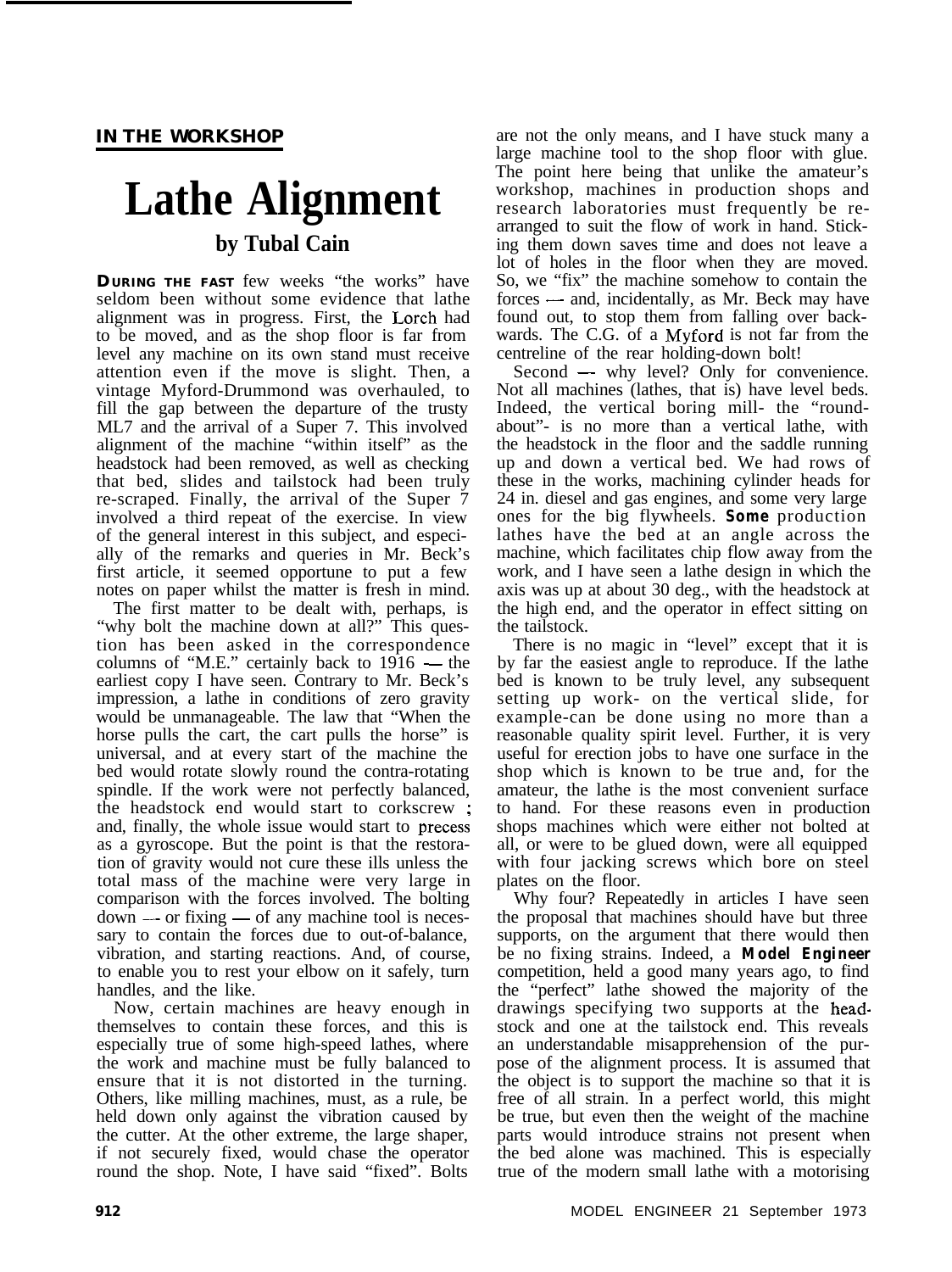unit attached to the bed as a cantilever structure ; at a guess this unit applies a torque of around 200 lb./in. to the bed of the Super-7, far more than any cutting forces likely to be applied.

The world is not perfect, either, and the best jigs in the world it cannot be assumed that a lathe bed is mounted on the surface grinder entirely free from strain. This did not matter in the days when bed surfaces were all scraped true, as any distortion would be corrected at the second operation. Costs won't permit this nowadays- and in any case, the ground surface is superior. So that it may well be that that the odd bed, ground perfectly true on the machine, will spring a little when taken off.

The object of machine alignment, therefore, is first, to re-introduce any strains that were there when the bed was machined originally, and second to compensate for any which have been added by the attachment of motor, gearbox, taper-turning attachment, and so on. It sounds a formidable undertaking, but fortunately it can be achieved with little difficulty. You do not, in fact, need any instrument more advanced than a really good pair of firm joint calipers, though dial indicators, micrometers, and block levels will help. You can, in fact, get tied in knots because your instruments are too sensitive. When I first moved into the new shop here I borrowed a precision block level in which one division indicated a discrepancy of one part in 24,000; moving my weight from one foot to the other would move the bubble appreciably due to the deflection of the floor! If you can detect 3 thou. per foot error, this is sufficient. But, as I said before, you *can* do the job without.

Before dealing with the process of setting up, a few words about bolting down. If you are using a stand designed for the machine, it is only necessary to ensure that this is reasonably level and not strained when screwed to the floor. A carpenter's level is good enough for this job, as the object is simply to reduce work later. If the floor is concrete, simply fit shims under the feet not is concrete, simply in simms under the recent until the stand is level and does not rock. Don't be content with shims on one side of each bolt let the bolt be supported by shims on both sides; the ideal is to use U-shaped ones, but one is always in a hurry to get the machine working at this stage! If the floor is timber, then I prefer to use really hard plywood (wood-worm proof, please ; you don't want to find the shim has dissolved into dust in a year or so) and always cut a U-shaped slot to pass each side of the bolt or screw. Dry these by the fire, and give them a coat of varnish. Once the stand is level, follow the maker's instructions with regard to bolting the machine to the stand. There is a variety of jacking screw arrangements, and each maker has his



**FIG.** <sup>I</sup>

own ideas. Set the lathe on the supports ; don't bolt it down-leave it overnight for everything to settle, especially if on a wooden floor.

If the machine is to go onto a wooden bench, as mine is, then it is important to provide a supporting and jacking arrangement which will reduce the risk of crushing the timber. If the machine is a modern Myford, then the purchase of the steel drip tray and a pair of raising blocks is a good investment. If not, or if the purse won't stand it, then Fig. 1 shows an arrangement that will serve very well. A and B are large diameter washers to spread the load over a reasonable area of timber  $\overline{-}$  about 2 in. or 3 in. diameter-with a 1 in. dia. collar to centre them in the fixing hole in the bench top. Note that the lower one has a clearance hole for the screw H (which should be at least  $\frac{1}{2}$  in. dia.), but the upper one is tapped. The length of the screw is sufficient to allow for the nut D (square for preference) and the jacking nut E. F is the lathe foot, and the screw must either be reduced in diameter at the upper end to pass through, or (as mine always were) a smaller stud screwed into the end of the larger screw. G is the lathe holding-down nut. Don't forget to allow for washers under the nuts. If you intend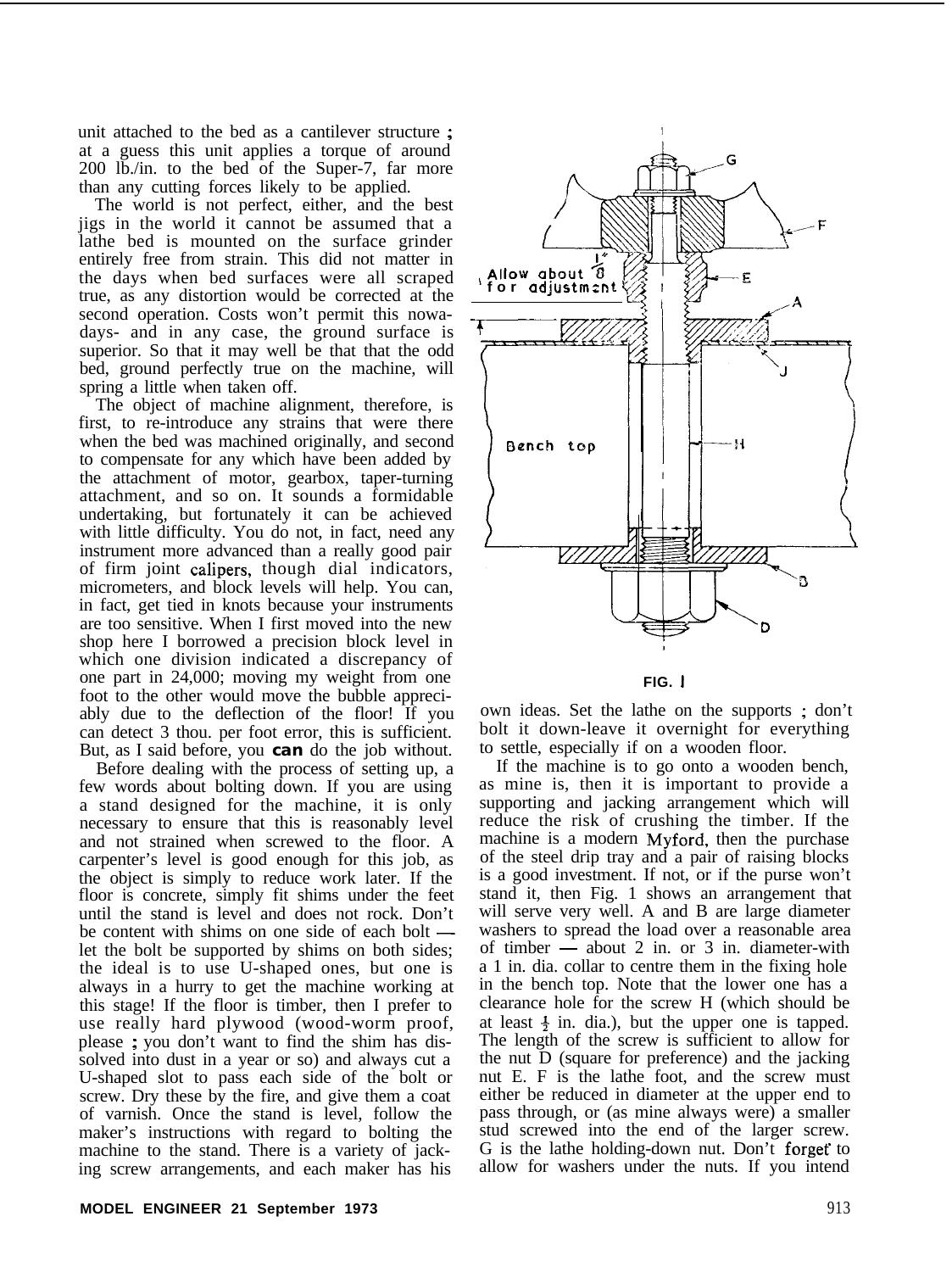**to fit** a metal drip tray or even just a metal surface to the bench, then arrange it as at J. In use, the large washers and the screw are loosely assembled in the bench and the nut D finger tight, till you have established that the centres are correct. The large nut D is then tightened up, really hard, and the jacking nuts E run on. Mount the lathe, but don't tighten it down- just slip the nuts on sufficient to prevent it toppling over. Leave overnight for things to settle. Then, if need be, tighten the big nuts a little more. You now have a four-point jacking system as good as any. One point, however, is worth attention. Use a coarse thread- Whitworth  $-$  for the nut D and BSF for A and E, and make sure that A is at the end of the thread before assembly.

Now to the setting up, the procedure being the same, however the machine is fixed. I shall refer to "jacking screws" throughout ; this means a jacking nut as well, or to the insertion or removal of shims if no jacking arrangement is available. The word "level" refers to a block level of sensitivity about 3 thou. per foot. If you haven't got one, you may be able to borrow one from the local Technical College provided that you sign for it  $-$  and are able to pay for it if you drop it! Any other sort of level will be mentioned as such. Dial indicator (or DTI) means one reading in thousandths -it just isn't worth messing around with the more sensitive ones ; they are<br>great liars, very prone to stick  $-$  and similarly a<br>great liars, very prone to stick  $-$  and similarly a .OOl in. (or .Ol mm.) micrometer will do. If you have none of these, then you must get a good pair of firm joint calipers ; without these you cannot manage; with them you can do well. If you are going to use a dial indicator, then you will also need a parallel test bar. You should have one of these handy anyway ; here again the local Technical College may oblige- it is the sort of exercise carried out by some of the Craft and Technician classes. Get them to make you one about 1 in. dia. and a foot long ground between dead centres. The diameter doesn't matter at all provided it is parallel and round. Such a bar is very helpful in setting up the tailstock back to parallel after taper turning. Failing this, use a piece of ground stock not less than  $\frac{1}{2}$  in. dia., and preferably larger. Make sure it is straight ; much silver steel is true to diameter, and round, but not always straight.

# **Levelling method**

Adjust all the jacking screws until the lathe does not rock, and then set the level across the bed at the headstock end. Adjust the screws at the headstock only to level the bed. Set the level along the bed, and adjust the tailstock screws until the level bubble is central. Do this adjustment with the front screw and follow with the rear, taking out the rock. Now set the level across the bed at the tailstock end, and adjust the two tailstock screws. Return to the headstock again, and repeat the whole process. Now tighten all four lathe holding-down nuts, reasonably but not fully tight. Start again at the headstock, but this time you must first slacken the holding-down nut before altering the jacking screw, and then **re**tighten. Carry on again as before. You may have to do this several times. If you find inconsistent results check (a) that the level is true ; it should read the same whichever way round it is used. If not, use it both ways and split the difference (b) that your floor is not so flimsy that your weight moving around is deflecting the level, (c) that the bench is not being rocked by your leaning on it. In the case of (b) or (c), add more stiffness !

i

If your lathe has raised Vee guides, then you will either have to apply parallels under the level to clear the guide rib, or set it on the cross-slide and run the saddle back and forth along the bed. The former is the better method if your parallels are to be relied upon. Try them both ways round, as suggested for the level. Once you are satisfied, tighten all the holding-down bolts, and check the job once more. Note that you may have to repeat the process in a few weeks time, especially if you have a wooden floor, as things may shift a bit under the vibration of the machine. I usually check my machines at pension time- once a quarter !

# **Dial Indicator Method**

Thoroughly clean the mandrel nose and the three-jaw chuck, both on the screw and the jaws, and fit it carefully. If you don't know which is the "preferred socket" for the chuck key, check it now. Set your test mandrel in the chuck, gripped full length of the jaws, and set up the DTI with the absolute minimum of overhang of the pillar, etc., in the toolpost. Apply the indicator to the bar as close to the chuck jaws as you can get, disengage the bull-wheel from the pulley, and spin the chuck slowly, noting the variation on the indicator. If it is more than  $\pm 0.003$  in., send it back (or clear out the dirt!). Now, slacken the chuck, and retighten at socket No. 1. Note the reading. Slacken, tighten at No. 2 socket, and note; repeat for No. 3 socket. The socket which gives the smallest runout is the one to be preferred for accurate work *on that diameter*. Unless the chuck has a ground scroll, it may well  $\phi$ better or worse on another size of bar. (I mark my own chucks with yellow paint on the sock& that does best at 1 in. dia.)

Now set the bar with about 5 in. or more stick-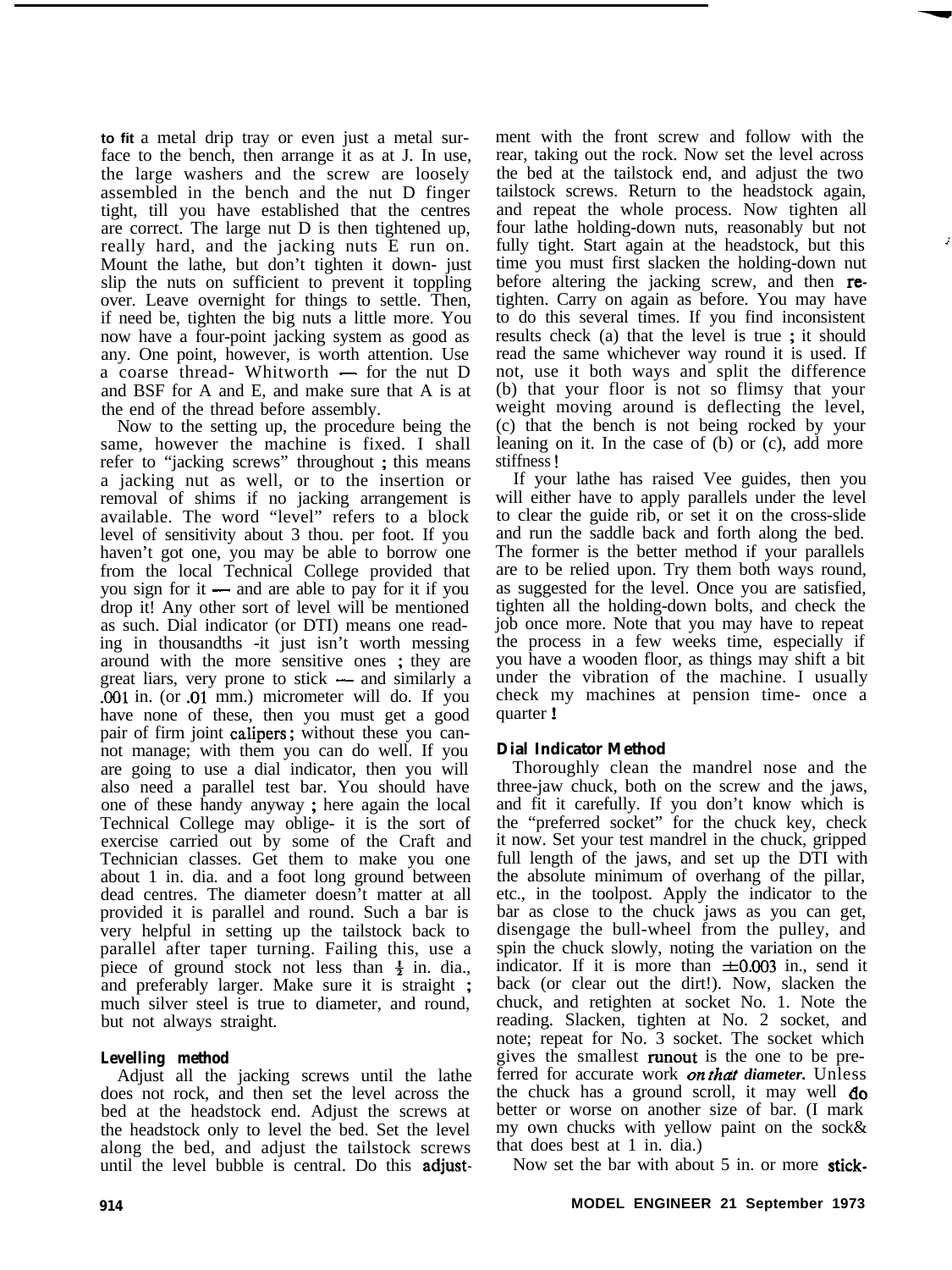

ing out, tighten with the preferred socket, and find the high and the low point under the dial indicator. Midway between these should be "correct". Mark the chuck, traverse about 4 in. away and repeat. The "correct" position should be the same, or nearly. If it isn't, the bar is bent. (You must then get another ; this method won't work with a bent bar.) With the bar in the "correct" position, the DTI should read the same both close to the chuck and  $4\frac{1}{2}$  in. away, if the bed is true. But it may read as if the bar were .0003 in. towards the DTI at the  $4\frac{1}{2}$  in. position. If so, leave it alone. This is not only permissible, but desirable ; it means that the work is leaning towards the tool about quarter of a thou. in  $4\frac{1}{2}$  in.-and when cutting, the workpiece will bend away from the tool, so that a parallel cut will result. If the deflection is bigger then you must adjust the tailstock jacking screws. Front jack up if the free end leans away *from* the DTI ; rear jack up if it leans towards the DTI. You should, of course, have levelled the machine as well as you can with an ordinary level, so that you have the convenience in setting up later, before you carry out this procedure. As before, it will be necessary to repeat the check after a little while.

# **Turning Test Method**

I always use this method after having set up the machine by one of the other means ; it is, after all, the final arbiter-that the machine turns parallel. Fit the three-jaw as before, and find a piece of stock about 6 in. long and large enough just to fit right inside the chuck jaws ; the larger the better. (Sorry! First set the machine up as level as you can, and take out the rock in the jacking screws. Tighten the holding-down nuts

finger tight or a little more.) Get a good hold of the bar, but don't strain the chuck. Take a cut along the middle length of the bar to reduce it about  $\frac{3}{2}$  in. less in diameter than the ends, so that it appears as in Fig. 2, where the line XX is the closest the tool can come safely to the chuck jaws. This need only be a rough cut. Now, with finest power feed, take a cut along the two bobbin ends, to take out any ovality. Say about .005 in. or so. Remove the tool, and resharpen, honing the cutting edge on an oilstone to a fine finish. Set it up at centre-height and take a very fine cut -not more than ,003 in.- across each bobbin. Use the finest power feed you can get with your change-wheels. (If you experienced any chatter in the preliminary cuts, you must reduce the speed till it goes before doing this final cut.) Measure the two bobbins with the micrometer. If the free end is large, jack up the *front* jacking screw at the tailstock end ; if *small* jack up the *rear.* Again, if the free end is only a few tenths large at this light cut, you may do better to leave it alone, but it should not be more than .0002 in. Now tighten the machine down properly, and repeat the test, adjusting as necessary.

It is not essential to use steel for this job, though I always try to use free-cutting steel. Brass will be just as good, but don't use aluminium, which may build up a "nose" on the tool, and interfere with the cutting. I usually run the tool dry, and it is important to keep your hands off the machine whilst the bobbins are being cut. Lean on the tailstock, and it will upset things!

# **Using Calipers**

**The** above method can be used perfectly satisfactorily, though not absolutely perfectly, if you see the difference, without a micrometer. It may be difficult for the "Mike Brigade" to believe, but if you use it properly, a caliper will detect less than half a thou.! Note- I said "detect", not "measure". I doubt if the rule and calipers can be set to better than  $.01$  in. — ten thou. — but in this case we are concerned not with the actual diameter of the bobbins but that they should be the same diameter. Make this simple test. Chuck a piece of 1 in. stock in the three-jaw and take a light cut with fine feed to true it up. Set the topslide over to 11 deg. ; hone up the tool edge and set it so that it presents to the work at the correct attitude. An advance of 1 thou. on the top slide will now advance the tool about .0002 in. Bring the tool close and lock the cross-slide. Take a very fine cut with power traverse-about 10 divisions on the top slide-over a length of about  $\frac{3}{4}$  in. Traverse back with the saddle and put on a cut of one division on the top slide, and machine about  $\frac{3}{8}$  in. of the bobbin at this setting.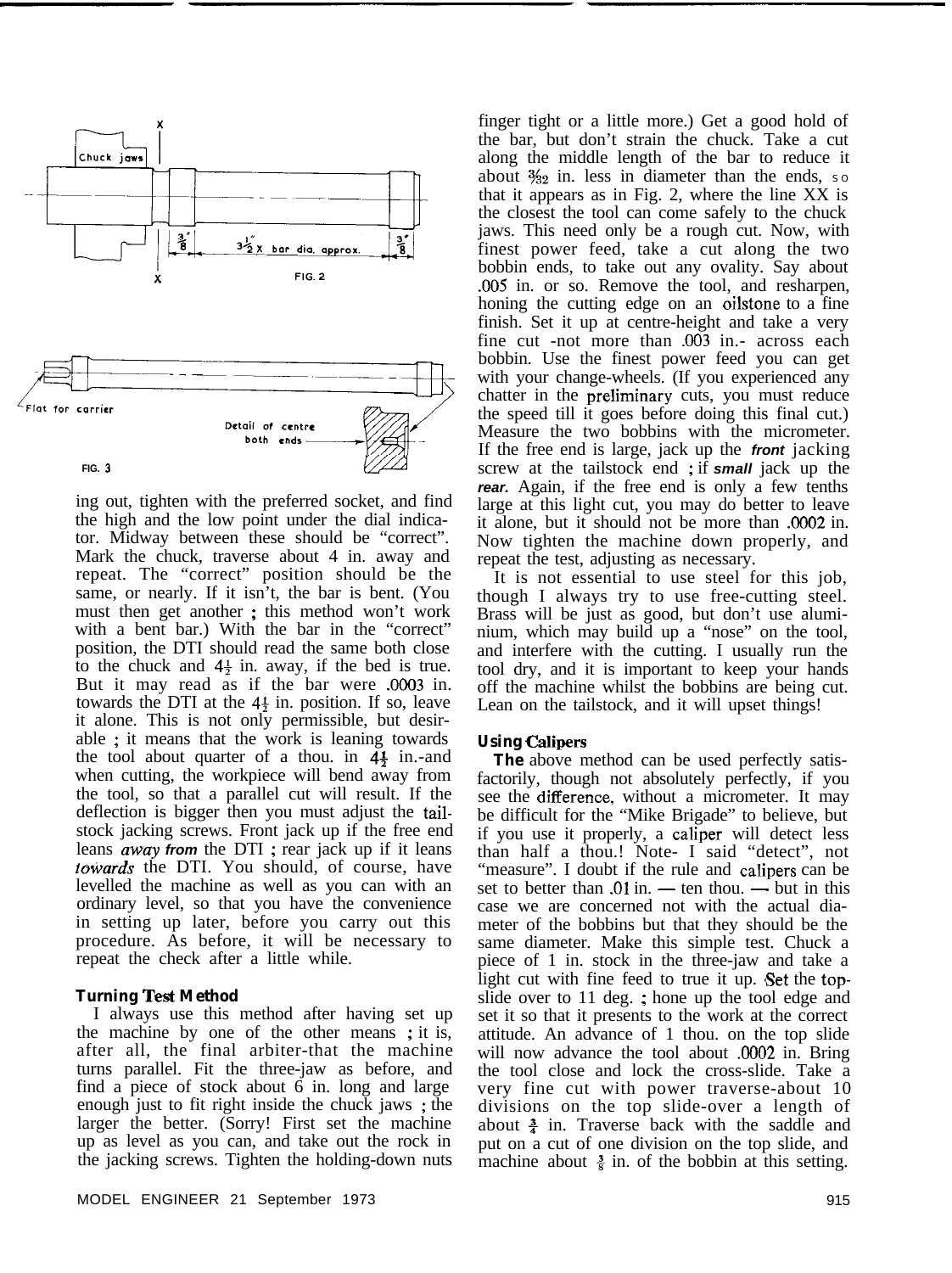This will give you a workpiece with two diameters, one .0004 in. smaller than the other. Set the calipers to the large diameter, and then try them on the smaller. If you have set them in the correct manner, you will easily notice the difference. The tool must, of course, be really sharp and honed to a fine finish, or it will not cut this small amount.



*Aligning the tailstock with a mandrel between centres.*

What? The correct manner? Very well, here it is. To open the calipers, tap the hinge on the top of the tool-post; the lighter you tap, the less it will open. To close, tap the back of one of the caliper blades, holding the calipers at the hinge. It is as simple as that, and it always curls my toes up to see chaps "setting" calipers by ramming them across the workpiece, and then apply-

*Below: Testing the shears of an "M" type lathe after reconditioning.*



ing them to the rule. They will be reading from  $\frac{1}{64}$  in. to  $\frac{1}{32}$  in. out that way. Mark you, they must be good calipers, and frankly, I find the old "firm joint" type far better than the screw adjusted ones. My own Sunday best pair are part of a little set which were given away by Messrs. Chesterman at Christmas over 35 years ago-a set of feelers, a folding rule, and a pair of calipers, all in a little pocket case. They have been in continuous service since then, never needed adjustment, and have a lovely feel about them. (My "second set" were made by my grandfather, about 100 years ago. Made, he told me, from the blade of a worn-out iron-ore shovel, with brass washers on the rivets. These, too, work very smoothly still.) You have to develop the feel, of course, but this comes quite easily. The tool must be held very lightly by the hinge, and when properly set will just hesitate and then fall over the work almost by its own weight. The workpiece two-tenths small, and they won't hesitate, if properly set before. True, if unbelievable!

After which diversion, to return to the setting up. The procedure is exactly the same as with the micrometer, except that you use the calipers to test the diameters of the bobbins.

It may take a little longer, as when the job is nearly right the need to detect by feel will mean several checks on each bobbin. Incidentally, I always find it helps to develop increased sensitivity if I close my eyes when applying the calipers. (Similarly when fitting a nut or some other object which is out of sight!) If in doubt about the sizes of the two bobbins, aim at getting that at the free end slightly the larger of the two, for the reasons mentioned earlier.

# **The "No Strain" Method**

This is the method advocated in a number of books on Amateur Turning, and in some lathe makers' leaflets. The machine is set up with the mandrel locked and a bar about 1 in. dia. and 8 in. long in the three-jaw. This bar need not be true -a piece of normal b.m.s. will do. The bed is set as level as is possible with whatever spirit level is available, using the jacking screws and the procedure as for setting up with a precision level. It is *not* bolted down at this stage. A dial indicator is set up in the tool-post, about 6 in. from the chuck, and carefully set to zero.

The cross-slide should then be locked and the saddle too, to avoid accidental movement, but only a very gentle application of the locking screws. Recheck the DTI. Now tighten the holding-down nuts. The dial indicator will almost certainly deflect.

*To be continued*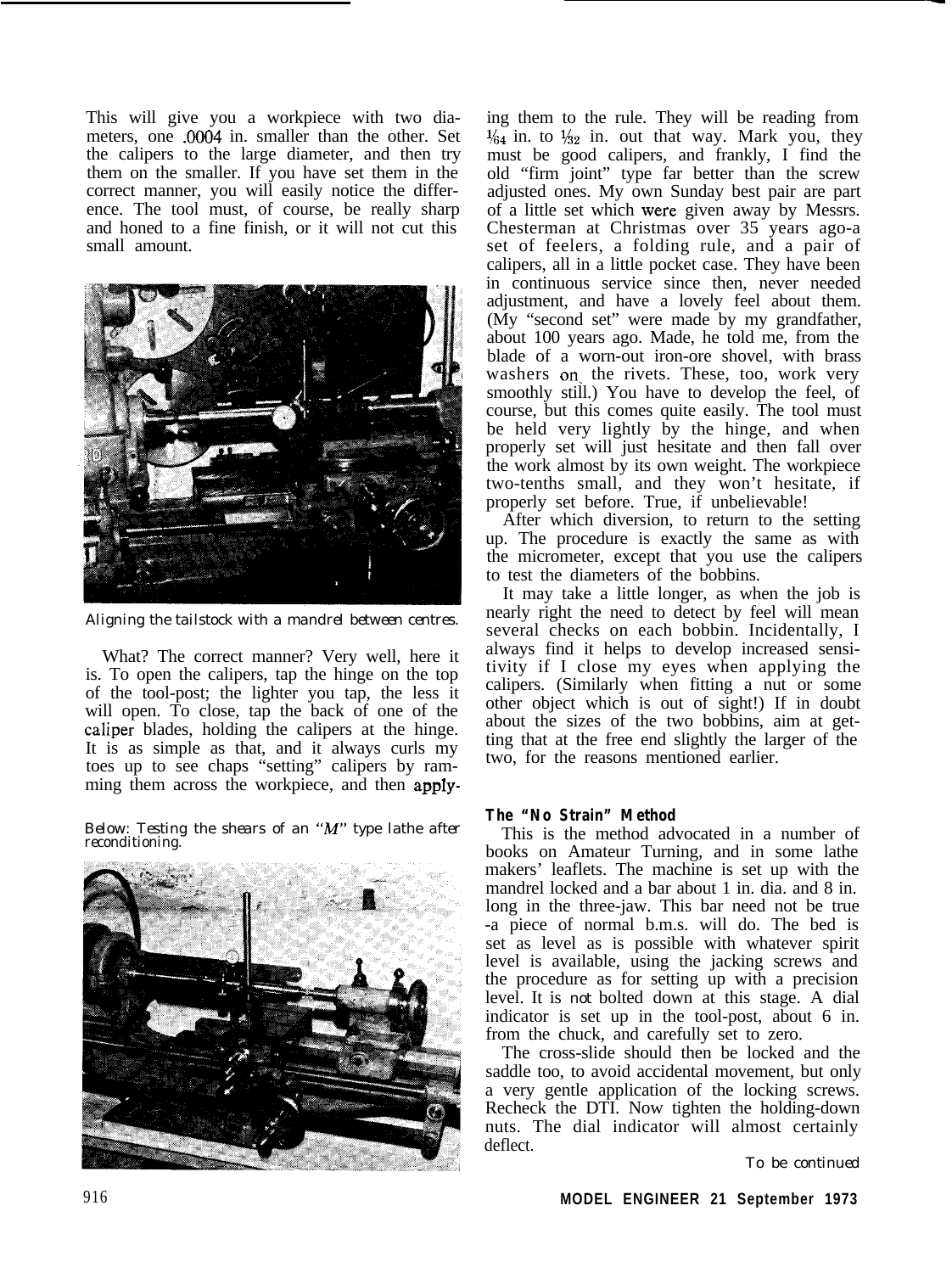# LATHE ALIGNMENT **by Tubal Cain**

#### *Continued from page 916*

**A DJUST THE JACKING SCREWS** at the tailstock end until, when all holding-down nuts are tight, the DTI still reads zero. The bed will now be held in exactly the same geometry as applied when it was free under its own weight.

If this method is used, it is essential that it be followed by a recheck using the Turning Test. As mentioned earlier, it is not safe to assume that the free bed will not be twisted if the motor and motorising unit is attached to the bed itself. You can check this for yourself by setting up the test as above, with the DTI at zero. Now remove the motor belt, and set a block of wood under the motor so that it is just taking the weight. Release the motor support platform arms, so that the motor rests on the block and is not restrained by the tension arms. Observe the DTI. The deflection mdicated **is** that caused by the motor-or part of it, for some of the weight of the motor is still taken by the hinge of the platform. The actual twisting of the bed will be greater still, for there remains the weight of the countershaft and associated components hanging on the back of the machine.

### **Setting the Tailstock**

Whilst the gear is about, it is worth spending a<br>little more time setting the tailstock true — though<br>with the tailstock true and the tail of the tail is not with a new machine you will usually find it pretty close when delivered.

First check that the headstock centre is true; if in any doubt, set the top-slide over and machine the centre to 60 deg. If you have a test mandrel that is centred at both ends, and a DTI it is only necessary to set up the latter and take readings at both ends of the bar, adjusting the tailstock until the readings are the same at both ends. Again, if that at the tailstock is a few tenths *towards* the tool, let it be ; the tailstock will deflect a trifle under cuting loads. (You don't believe it? Just try leaning on the tailstock as if you were tired,



and observe the DTI whilst you do so!) If you have neither DTI nor mandrel, then you must use the bobbin and turning method, and whilst you are about it you might as well make a proper bobbin bar for subsequent use after having set over the tailstock for taper work. Use stock between 1 in. and  $1\frac{1}{4}$  in. diameter, centre both ends -make it about 12 in. to 14 in. long, no more or you may suffer chatter -and turn  $\frac{3}{4}$  in. down at one end to take the carrier; file a flat on this for the pinching screw. Face the ends, and turn a little recess to protect the centre holes. Relieve the bar as shown in Fig. 3. about  $\frac{3}{16}$  in. on the diameter, leaving the two bobbins which should then be turned with a fine cut. It is worth making the inner edges of the bobbins an exact<br>(or "aliquot") dimension-say 10 in. to 12 in. as you can then use the bar to set up tapers with the minimum of calculation. The procedure is then quite simple — just take a very light cut over each bobbin and adjust the tailstock until they are the same diameter after cutting. When this has been done, it is worth taking **a** few thou. off the body of the bar, which will then be parallel, but take only light cuts, as the bar itself will tend to deflect under tool pressure.

# Setting up a Worn Lathe

This is the problem which exercised Mr. Beck, and has worried many thousands of others, too ! Fortunately, most of the wear will be on the back and front, and on the underside of the shears, not on the top, so that if the first few inches of the bed nearest the headstock is avoided, the machine may be set up using the levelling method with reasonable confidence. The machining method is unsafe, as both bed wear and headstock bearing wear may mislead. Fig. 4, however, shows how the DTI method may be applied. First, lubricate the headstock with thicker oil than usual, to take up bearing clearance. (Don't forget to wash the bearings out and re-oil afterwards.) Set up a hefty bar (clamp it to a block on the cross-slide) so that the DTI may be applied to the mandrel in the chuck whilst the saddle is sitting on a part of the bed that is less worn. Most of the wear on an amateur's lathe is on the first few inches of the bed -indeed, I think many model engineers have the drill chuck stuck fast in the tailstock, and would be hard put to it to find their tailstock centre **! Now,** the main snag will be wear in the saddle itself. This will mean that as the saddle is traversed it will rock, bringing the DTI nearer the mandrel as it is traversed **x**<sup>5</sup>sq.barorsimilar towards the headstock, and vice versa. To reduce **Block on** cross-slide this effect, first take up some of the slack in the gibs, but not so much as to make the saddlestiff **FIG 4** in the ways. Then before taking each DTI read-